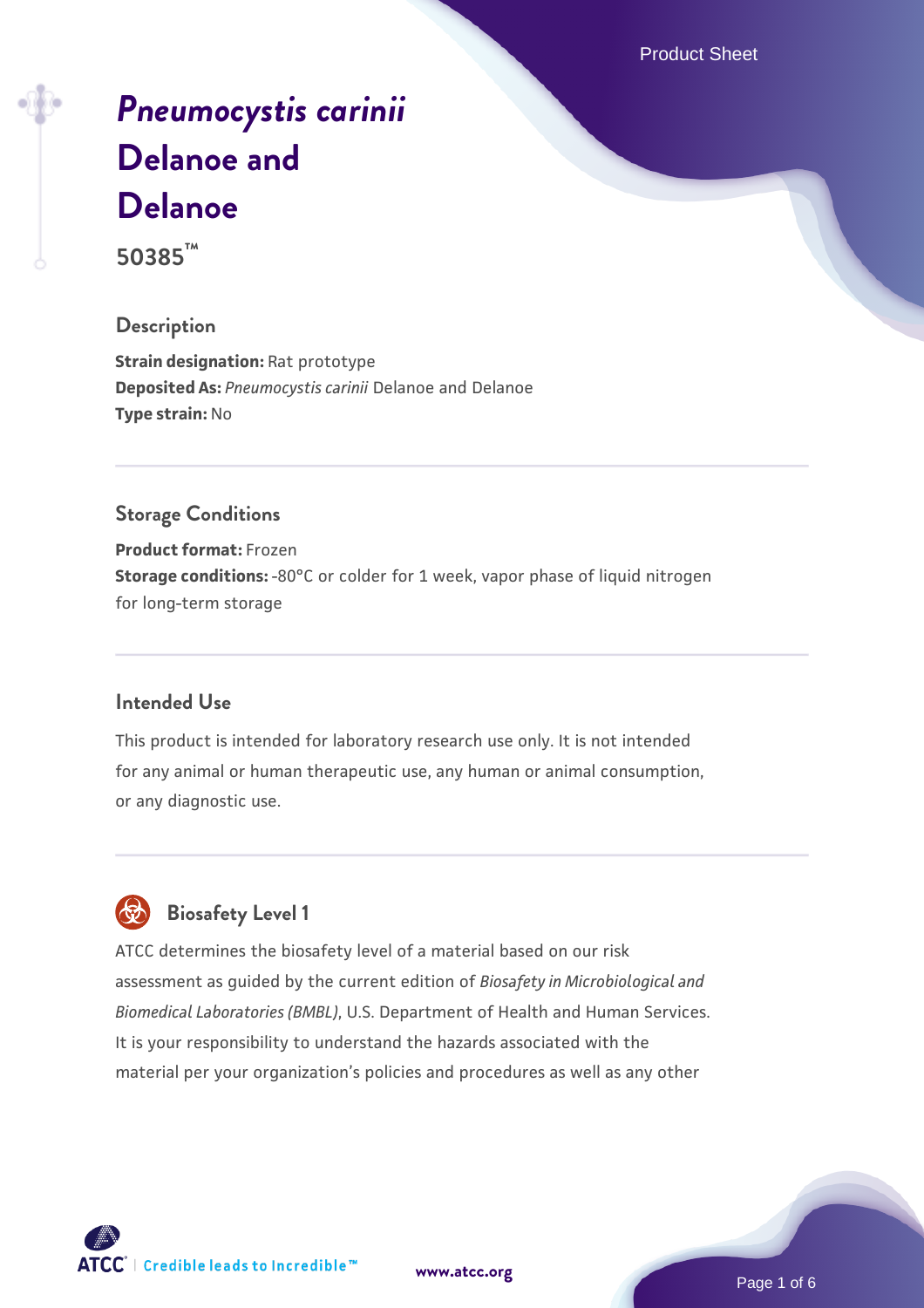applicable regulations as enforced by your local or national agencies.

ATCC highly recommends that appropriate personal protective equipment is always used when handling vials. For cultures that require storage in liquid nitrogen, it is important to note that some vials may leak when submersed in liquid nitrogen and will slowly fill with liquid nitrogen. Upon thawing, the conversion of the liquid nitrogen back to its gas phase may result in the vial exploding or blowing off its cap with dangerous force creating flying debris. Unless necessary, ATCC recommends that these cultures be stored in the vapor phase of liquid nitrogen rather than submersed in liquid nitrogen.

## **Certificate of Analysis**

For batch-specific test results, refer to the applicable certificate of analysis that can be found at www.atcc.org.

### **Growth Conditions**

**Host:**

in vivo cultivation, rat

### **Handling Procedures**

#### **Storage and Culture Initiation**

Frozen ampules packed in dry ice should either be thawed immediately or stored in liquid nitrogen. If liquid nitrogen storage facilities are not available, frozen ampules may be stored at or below -70°C for approximately one week.

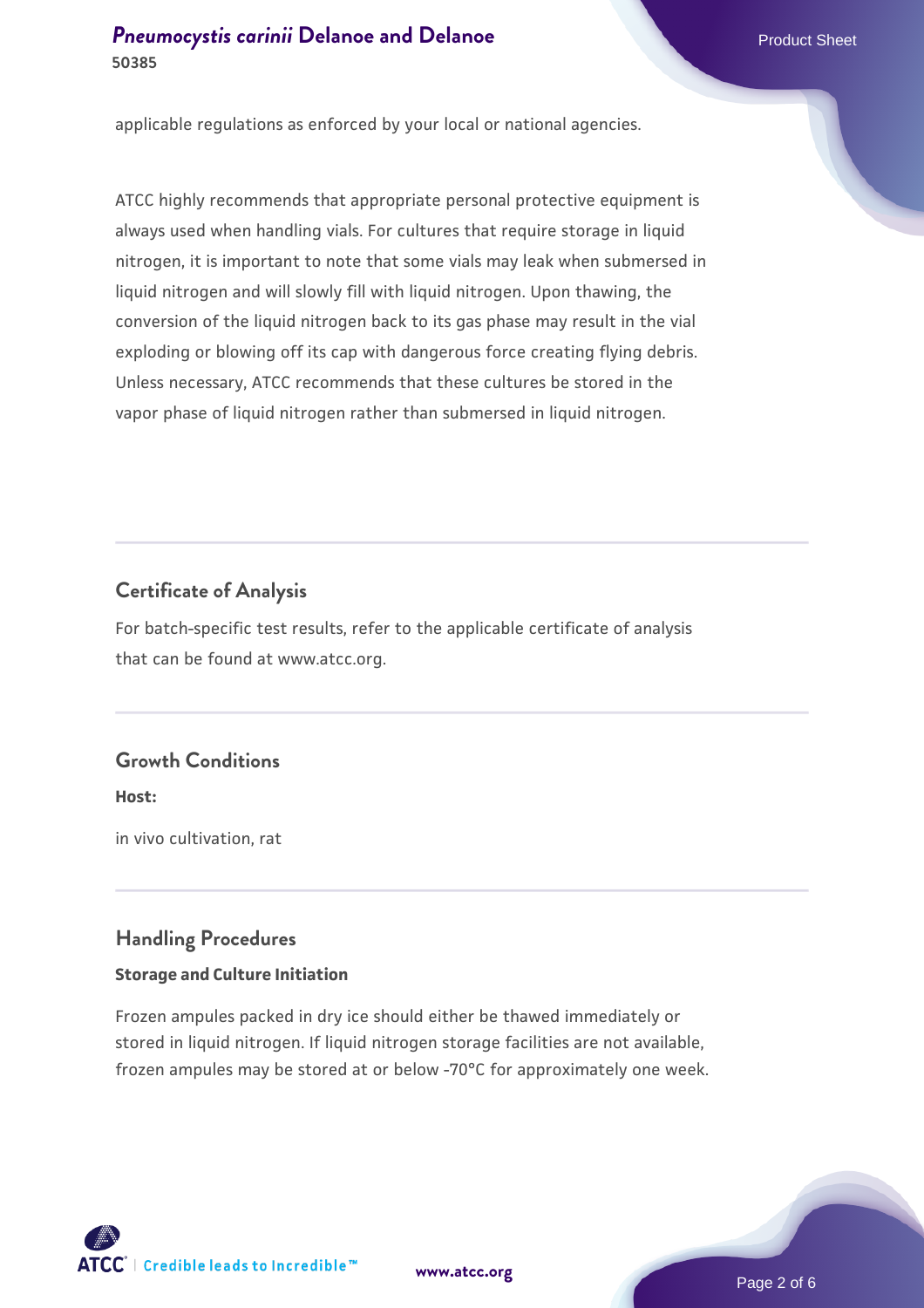**Do not under any circumstance store frozen ampules at refrigerator freezer temperatures (generally -20°C).** Storage of frozen material at this temperature will result in the death of the culture.

- 1. To thaw a frozen ampule, place it in a 35°C water bath such that the lip  $\;$ of the ampule remains above the water line. Thawing time is approximately 2 to 3 minutes. Do not agitate the ampule. Do not leave ampule in water bath after thawed.
- 2. Immediately after thawing, aseptically remove the contents of the ampule with a syringe and inoculate an uninfected, immunosuppressed rat. Follow the protocol for maintenance *in vivo*. The course of infection may be longer or shorter than usual depending on percent recovery of the parasite from the frozen state.

**Culture maintenance:** When the frozen ampule arrives, store it as indicated above until ready to use. The following directions for establishing an infection are adapted from: Boylan, C.J. and W.L. Current. 1992. *Improved rat model of Pneumocystis carinii pneumonia:* induced laboratory infections in *Pneumocystis*free animals. Infect. Immun. 60: 1589-1597. They must be followed carefully to assure success.

- 1. Seven days prior to thawing the frozen ampule, immunosuppress rats (viral antibody-negative male or female rats weighing 120-140 grams each, any of several strains, e.g., Lewis, Sprague-Dawley, Fischer 344) by administering one injection of 4 mg of methylprednisolone acetate (Upjohn Co., Kalamazoo, MI).
- 2. On day seven, thaw the frozen ampule rapidly in a 35°C water bath as indicated above.
- 3. Transfer the thawed contents to a centrifuge tube and add an equal volume of RPMI 1640 medium (GIBCO 31800-022) containing 20% (v/v) heat-inactivated fetal bovine serum.
- 4. Centrifuge at 1000 x g for 5 minutes, remove supernatant and resuspend the pellet with medium specified in step 3 to a volume such that the final concentration of the *P. carinii* nuclei is 107-108 per mL (the concentration of the nuclei will be specified on the certificate of analysis shipped with the frozen ampule).
- 5. Aspirate 0.1 mL of the well-mixed suspension into a 1.0 mL syringe fitted with a three-inch, 20-gauge curved stainless steel animal feeding tube (Popper and Sons, New Hyde Park, NY). Keep filled syringe on ice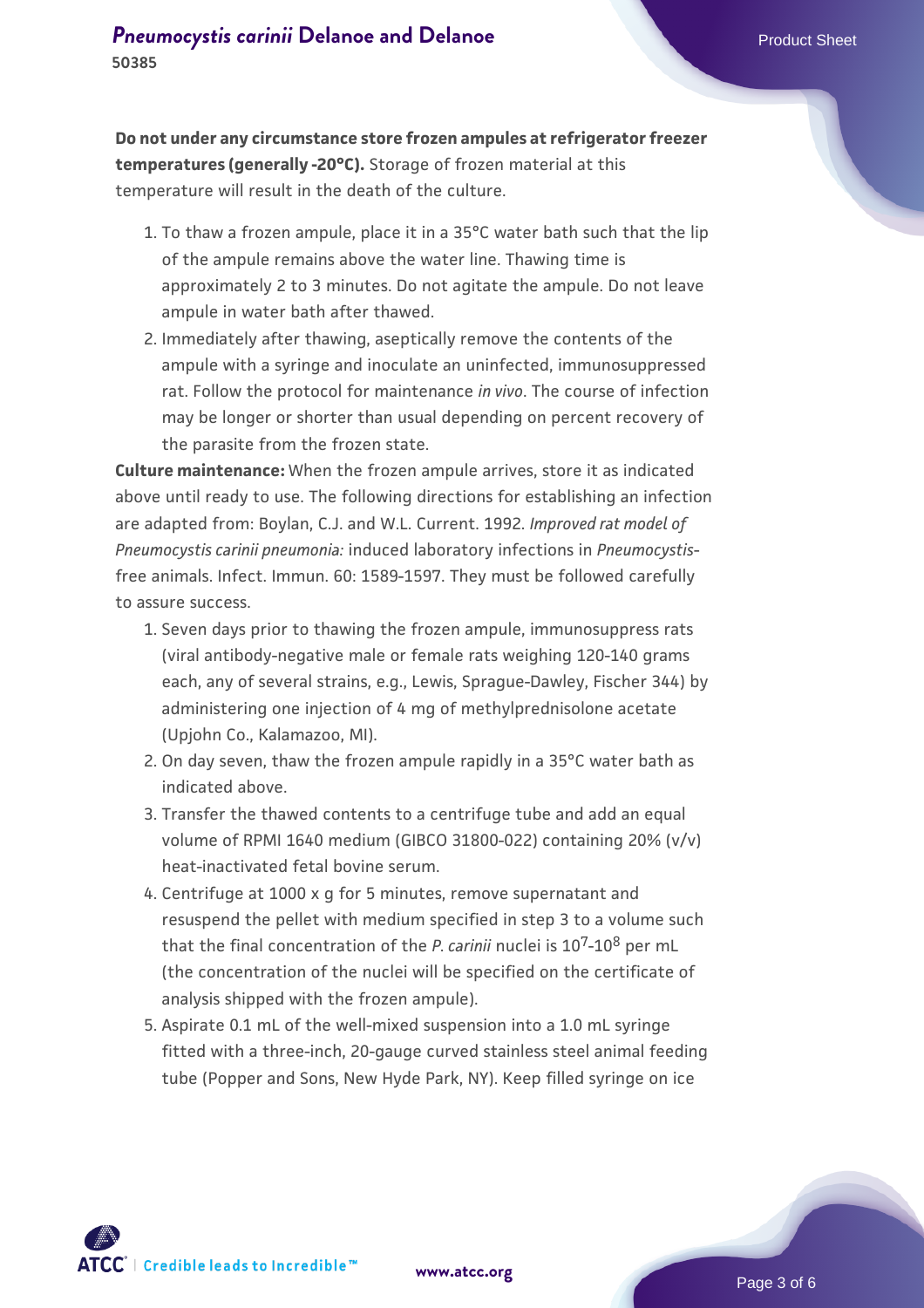until ready to inoculate.

- 6. Lightly anesthetize rats by exposing them briefly to halothane.
- 7. Suspend anesthetized rats by their upper incisors on a wire loop at the top of a board held at a 60 degree incline. Pull tongue to one side of the lower incisors with a pair of forceps, insert the feeding tube prepared in step 5 and express 0.1 mL of inoculum followed by 0.4 mL of air into the trachea. Note: To assure correct placement of the inoculum into the trachea, direct the feeding tube along the back of the tongue into the larynx while palpating the trachea.
- 8. Continue weekly injections of 4 mg of methylprednisolone into inoculated rats.
- Six weeks post-inoculation, check for infection by killing a rat, removing 9. the lungs and preparing impression smears.

### **Material Citation**

If use of this material results in a scientific publication, please cite the material in the following manner: *Pneumocystis carinii* Delanoe and Delanoe (ATCC 50385)

#### **References**

References and other information relating to this material are available at www.atcc.org.

#### **Warranty**

The product is provided 'AS IS' and the viability of ATCC® products is warranted for 30 days from the date of shipment, provided that the customer has stored and handled the product according to the information included on the product information sheet, website, and Certificate of Analysis. For living cultures, ATCC lists the media formulation and reagents

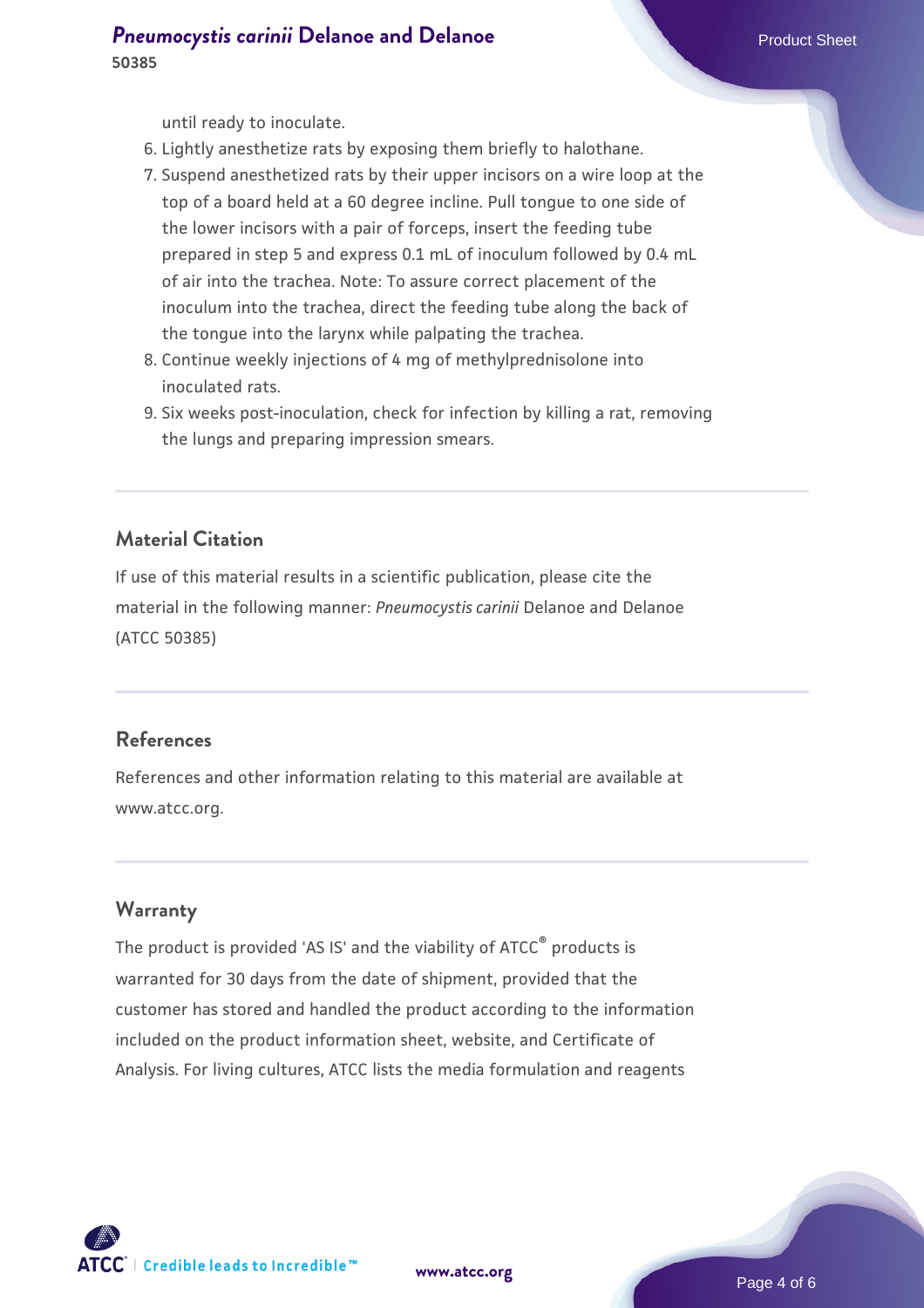#### **[Pneumocystis carinii](https://www.atcc.org/products/50385)** [Delanoe and Delanoe](https://www.atcc.org/products/50385) **Product Sheet** Product Sheet **50385**

that have been found to be effective for the product. While other unspecified media and reagents may also produce satisfactory results, a change in the ATCC and/or depositor-recommended protocols may affect the recovery, growth, and/or function of the product. If an alternative medium formulation or reagent is used, the ATCC warranty for viability is no longer valid. Except as expressly set forth herein, no other warranties of any kind are provided, express or implied, including, but not limited to, any implied warranties of merchantability, fitness for a particular purpose, manufacture according to cGMP standards, typicality, safety, accuracy, and/or noninfringement.

### **Disclaimers**

This product is intended for laboratory research use only. It is not intended for any animal or human therapeutic use, any human or animal consumption, or any diagnostic use. Any proposed commercial use is prohibited without a license from ATCC.

While ATCC uses reasonable efforts to include accurate and up-to-date information on this product sheet, ATCC makes no warranties or representations as to its accuracy. Citations from scientific literature and patents are provided for informational purposes only. ATCC does not warrant that such information has been confirmed to be accurate or complete and the customer bears the sole responsibility of confirming the accuracy and completeness of any such information.

This product is sent on the condition that the customer is responsible for and assumes all risk and responsibility in connection with the receipt, handling, storage, disposal, and use of the ATCC product including without limitation taking all appropriate safety and handling precautions to minimize health or environmental risk. As a condition of receiving the material, the customer agrees that any activity undertaken with the ATCC product and any progeny or modifications will be conducted in compliance with all applicable laws, regulations, and guidelines. This product is provided 'AS IS' with no representations or warranties whatsoever except as expressly set forth



**[www.atcc.org](http://www.atcc.org)**

Page 5 of 6